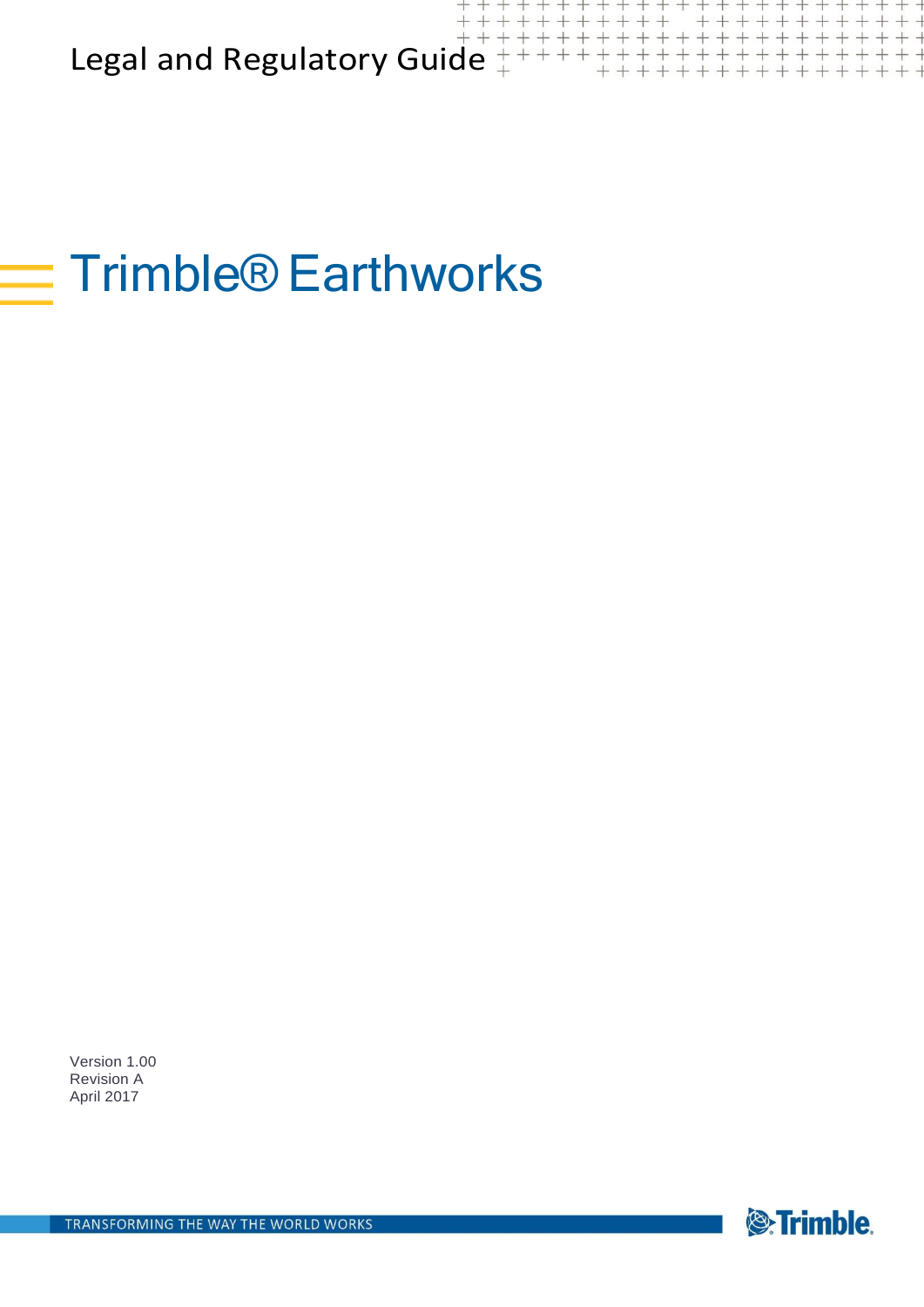# **Contents**

| 1              |                                                                                       |    |
|----------------|---------------------------------------------------------------------------------------|----|
| $\overline{2}$ |                                                                                       |    |
| 3              |                                                                                       | 11 |
|                | 3.1                                                                                   |    |
|                | 3.2                                                                                   |    |
|                | 3.2.1                                                                                 |    |
|                | 3.3                                                                                   |    |
|                | 3.4                                                                                   |    |
|                | 3.5                                                                                   |    |
|                | 3.6                                                                                   |    |
|                | 3.7                                                                                   |    |
|                | 3.8                                                                                   |    |
|                | 3.9                                                                                   |    |
| 4              |                                                                                       |    |
|                | 4.1                                                                                   |    |
|                | 4.2                                                                                   |    |
|                | 4.3                                                                                   |    |
|                | 4.4                                                                                   |    |
|                | 4.5                                                                                   |    |
|                | Exposure to radio frequency radiation from Bluetooth and WLAN transmitters18<br>4.5.1 |    |
|                | Exposure to radio frequency radiation from cellular wireless transmitters 19<br>4.5.2 |    |
|                | 4.6                                                                                   |    |
|                | 4.7                                                                                   |    |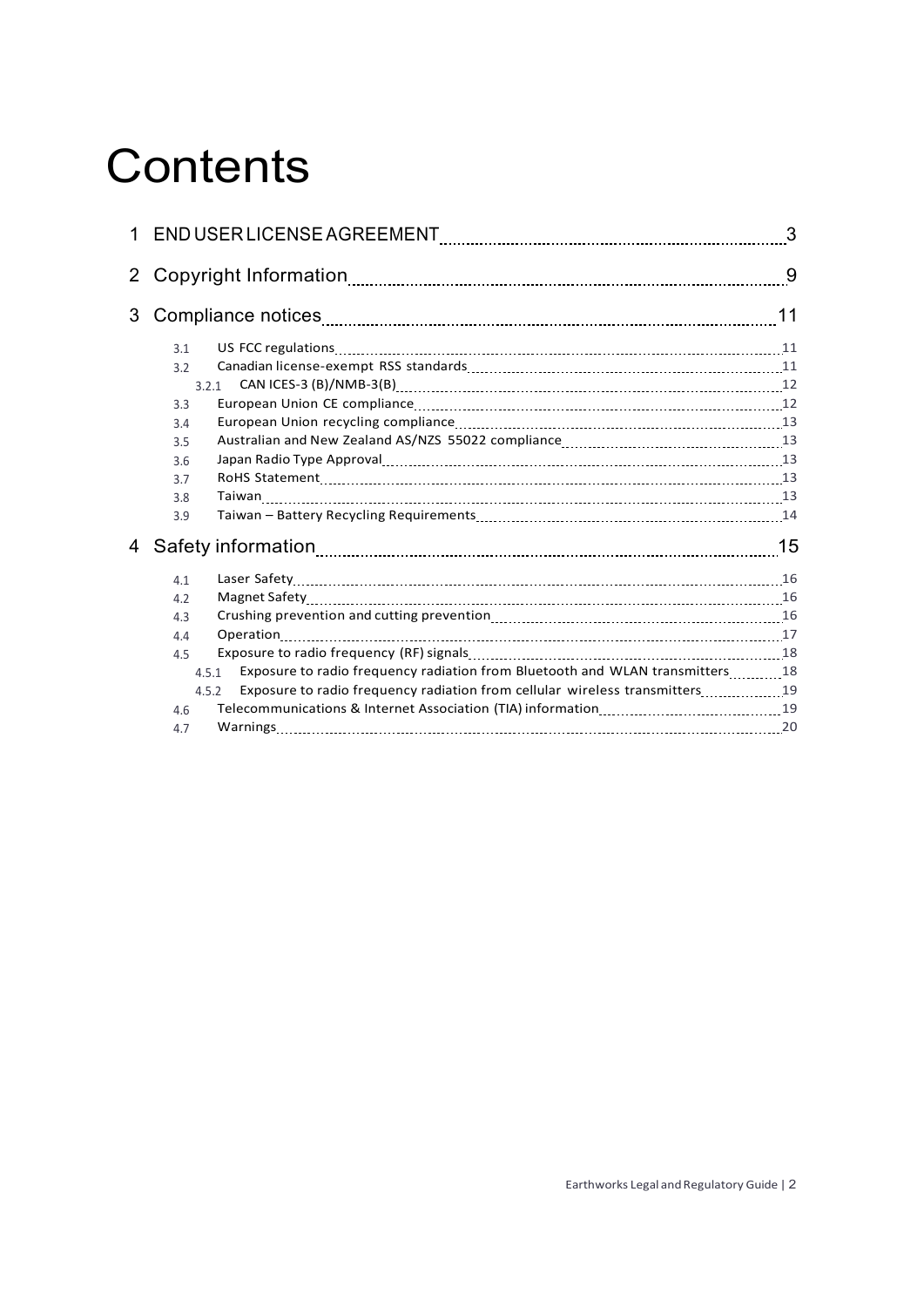# <span id="page-2-0"></span>END USER LICENSE AGREEMENT

IMPORTANT, READ CAREFULLY. THIS END USER LICENSE AGREEMENT ("AGREEMENT") IS A LEGAL AGREEMENT BETWEEN YOU AND TRIMBLE INC. ("Trimble") and applies to the computer software provided by Trimble with Earthworks (the "Product") purchased by you (whether built into hardware circuitry as firmware, embedded in flash memory or a PCMCIA card, or stored on magnetic or other media), or provided as a stand-alone computer software product, and includes any accompanying printed materials and any "online" or electronic documentation ("Software").The Software also includes any software, (including, without limitation, upgrades and updates) relating to the Product that is furnished by Trimble or its dealers (including, without limitation, Trimble software downloaded from Trimble's or its dealers' website(s)) unless accompanied by different license terms and conditions that will govern its use. BY CLICKING "YES" OR "I ACCEPT" IN THE ACCEPTANCE BOX, OR BY INSTALLING, COPYING OR OTHERWISE USING THE SOFTWARE, YOU AGREE TO BE BOUND BY THE TERMS OF THIS AGREEMENT. IF YOU DO NOT AGREE TO THE TERMS OF THIS AGREEMENT, DO NOT USE THE PRODUCT OR THE SOFTWARE. INSTEAD PROMPTLY RETURN THE UNUSED PRODUCT OR SOFTWARE TO THE PLACE FROM WHICH YOU OBTAINED THEM FOR A FULL REFUND. This Software is protected by copyright laws and international copyright treaties, as well as other intellectual property laws and treaties. The software is licensed, not sold.

#### 1. – SOFTWARE PRODUCT LICENSE

1.1 – License Grant. Subject to this Agreement, Trimble grants you a limited, non-exclusive, non-sublicensable right to use one (1) copy of the Software in a machine-readable form on the Product. Such use islimited to use with the Product for which it was intended and into which it was embedded. You may use the installation Software from a computer solely to download the Software to one Product. In no eventshall the installation Software be used to download the Software onto more than one Product without securing a separate license. A license for the Software may not be shared or used concurrently on different computers or Products.

1.2 - Other Rights and Limitations. (1) You may not copy, modify, make derivative works of, rent, lease, sell, distribute or transfer the Software, in whole or in part, except as otherwise expressly authorized under this Agreement, and you agree to use all commercially reasonable efforts to prevent its unauthorized use and disclosure. (2) The Software contains valuable trade secrets proprietary to Trimble and its licensors. To the extent permitted by relevant law, you shall not, nor allow any third party to copy, decompile,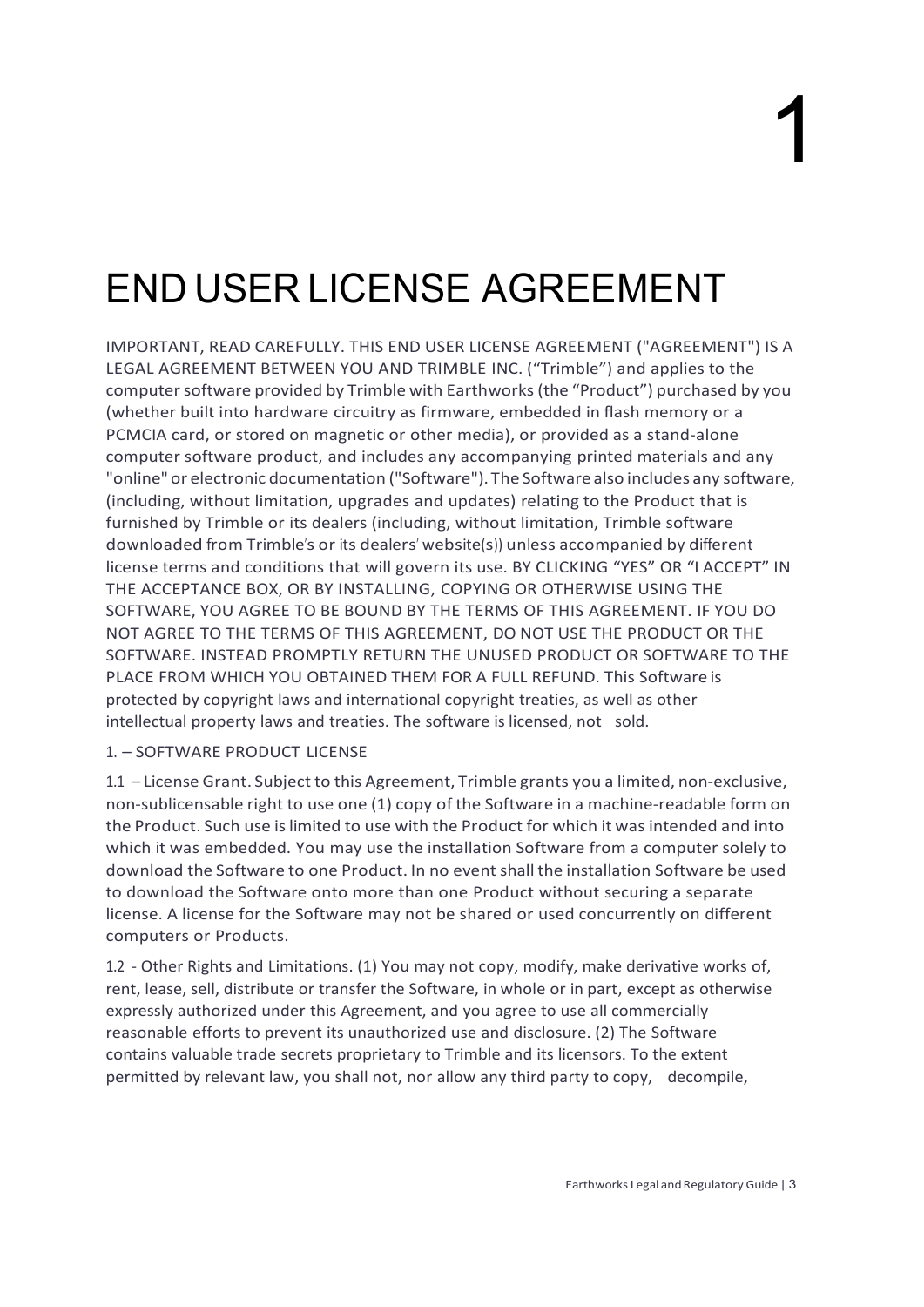disassemble or otherwise reverse engineer the Software, or attempt to do so, provided, however, that to the extent any applicable mandatory laws (such as, for example, national laws implementing EC Directive 91/250 on the Legal Protection of Computer Programs) give you the right to perform any of the aforementioned activities without Trimble's consent in order to gain certain information about the Software for purposes specified in the respective statutes (i.e., interoperability), you hereby agree that, before exercising any such rights, you shall first request such information from Trimble in writing detailing the purpose for which you need the information. Only if and after Trimble, at its sole discretion, partly or completely denies your request, may you exercise such statutory rights. (3) This Software is licensed as a single product. You may not separate its component parts for use on more than one Product. (4) You may not rent, lease, or lend, the Software separate from the Product for which it was intended. (5) No service bureau work, multiple-user license or time-sharing arrangement is permitted. For purposes of this Agreement "service bureau work" shall be deemed to include, without limitation, use of the Software to process or to generate output data for the benefit of, or for purposes of rendering services to any third party over the Internet or other communications network. (6) You may permanently transfer all of your rights under this Agreement only as part of a permanent sale or transfer of the Product for which it was intended, provided you retain no copies, you transfer all of the Software (including all component parts, the media and printed materials, any upgrades, and this Agreement) and the recipient agrees to the terms of this Agreement, if the Software portion is an upgrade, any transfer must include all prior versions of the Software. (7) You acknowledge that the Software and underlying technology may be subject to the export administration regulations of the United States Government relating to the export of technical data and products. This Agreement is subject to, and you agree to comply with, any laws, regulations, orders or other restrictions on the export of the Software from the United States which may be imposed by the United States Government or agencies thereof. (8) At the request of Trimble, you agree to cooperate with Trimble to track the number of Products using Software at your site(s) to ensure compliance with the license grant and installation restrictions in this Agreement. (9) Notwithstanding anything to the contrary in this Agreement, any Open Source Software that may be included as a part of the software package shall not constitute a portion of the Software as defined in this Agreement and is not licensed under the terms of this Agreement, but instead is subject to the terms of the applicable Open Source Software license. If required, Trimble has provided the license or notice statement for the applicable Open Source Software and such license or notice statement is accessible through the user interface for the Product. Unless otherwise required pursuant to the terms of an Open Source Software license, Trimble grants you no right to receive source code to the Open Source Software; however, in some cases rights and access to source code may be available to you directly from the licensors. If you are entitled to receive the source code from Trimble for any Open Source Software included with the software package, you may obtain the source code at no charge by written request to Trimble at 5475 Kellenburger Rd., Dayton, Ohio 45424 USA, Attn: Earthworks Products Manager. You must agree to the terms of the applicable Open Source Software license, or you may not use the subject Open Source Software. For purposes of this Agreement, "Open Source Software" means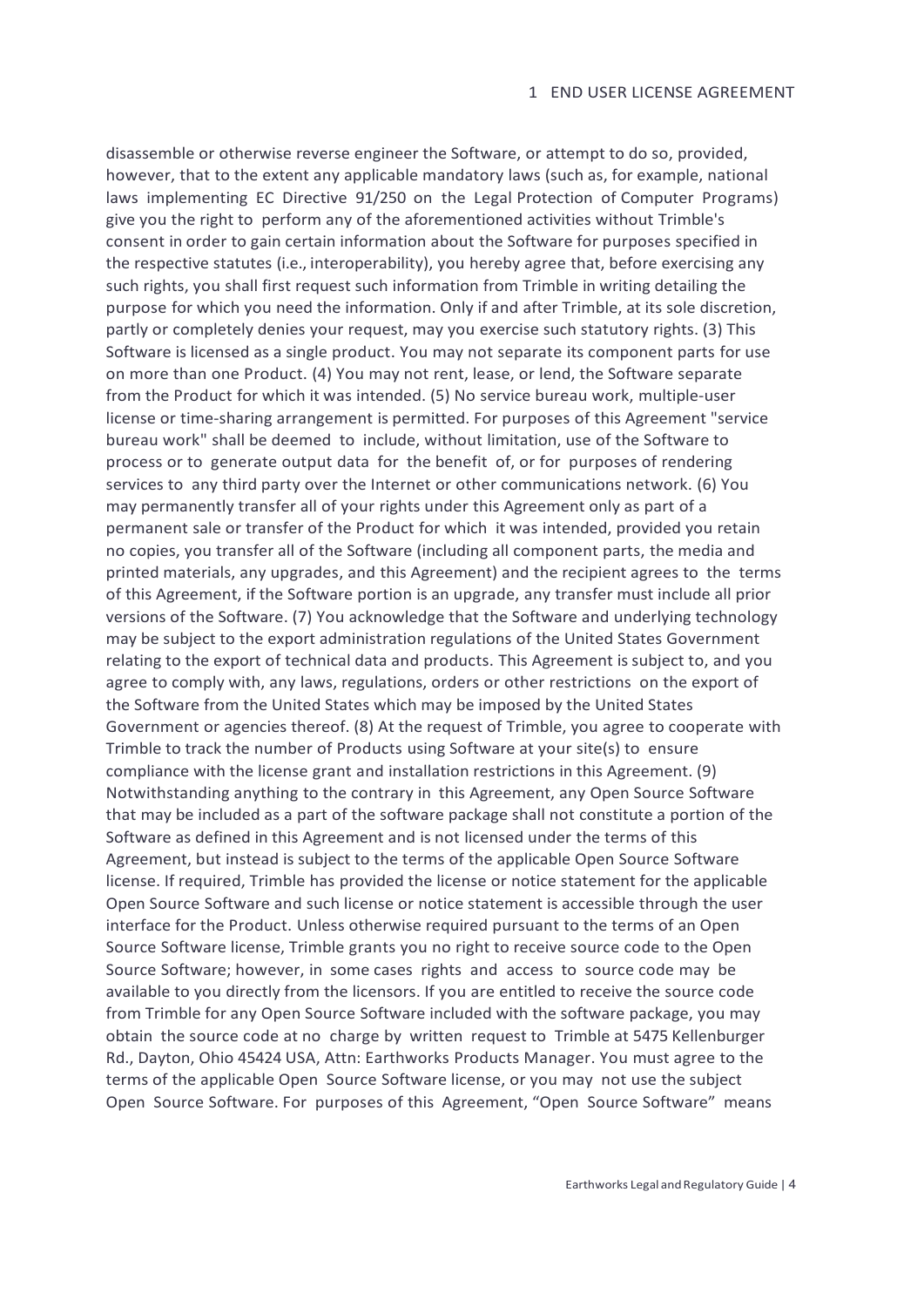those software programs or libraries that are identified in the software documentation, read me and/or about files as being subject to any open source software license, and all modifications, derivative works and executables based on or derived from such software programs or libraries, if such modifications, derivative works and/or executables are also subject to the applicable open source software license by its terms. (10) Use of both the Product and Software is subject to the terms of user manuals, technical manuals and any other materials provided by Trimble, or their licensors and/or suppliers, in printed, electronic or other form, that describe the installation, operation, use or technical specifications of the Product and/or Software (the "Documentation"). Without limiting the generality of the foregoing, the Documentation shall include the installation manual (a copy of which is viewable at https://community.trimble.com/community/partners/cec). The Documentation and the terms in it are hereby incorporated into this Agreement by reference. By installing and/or using the Product or Software, you hereby certify that you have reviewed the Documentation, have received the necessary notice of the terms contained in it, and agree to be bound by it.

1.3 – Termination. You may terminate this Agreement by ceasing all use of the Software. Without prejudice as to any other rights, Trimble may terminate this Agreement without notice if you fail to comply with the terms and conditions of this Agreement. In either event, you must destroy all copies of the Software and all of its component parts, and provide an affidavit to Trimble stating that you have done the same.

1.4 – Copyright. All title and copyrights in and to the Software (including but not limited to any images, photographs, animations, video, audio, music, and text incorporated into the Software), the accompanying printed materials, and any copies ofthe Software are owned by Trimble and its licensors. You shall not remove, cover or alter any of Trimble's patent, copyright or trademark notices placed upon, embedded in or displayed by the Software or on its packaging and related materials. You may, however, either (1) make one copy ofthe Software solely for backup or archival purposes, or (2) install the Software on a single computer provided you keep the original solely for backup or archival purposes. You may not copy the accompanying printed materials.

1.5 – U.S. Government Restricted Rights. Use, duplication, or disclosure by the United States Government is subject to restrictions as set forth in this Agreement, and as provided in DFARS 227.7202-l(a) and 227.7202-3(a) (1995), DFARS 252.227-7013(c)(1)(ii) (OCT 1988), FAR 12.212(a) (1995), FAR 52.227-19, or FAR 52.227-14(alt III), as applicable.

2. – LIMITED WARRANTY.

2.1 - Limited Warranty. Trimble warrants that the Software will perform substantially in accordance with the accompanying written materials for a period of one (1) year from the date of receipt. This limited warranty gives you specific legal rights, you may have others, which vary from state/jurisdiction to state/jurisdiction.

2.2 - Customer Remedies. Trimble 's and itslicensors' entire liability, and your sole remedy, with respect to the Software shall be either, at Trimble 's option, (a) repair or replacement of the Software, or (b) return of the license fee paid for any Software that does not meet Trimble 's limited warranty. This limited warranty is void if failure of the Software has resulted from (1) accident, abuse, or misapplication; (2) alteration or modification of the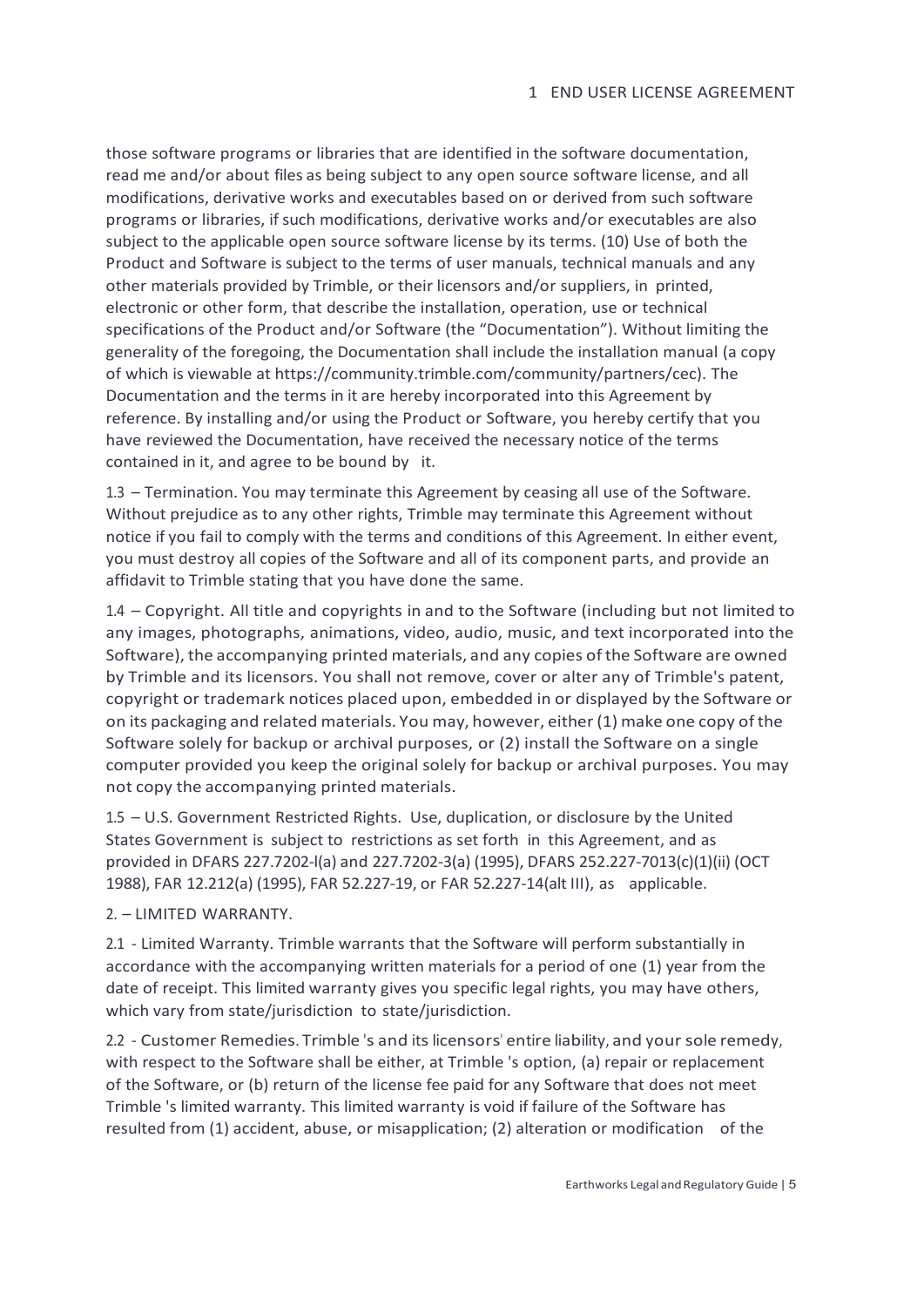Software without Trimble's prior written authorization; (3) interaction with software or hardware not supplied by Trimble; (4) improper, inadequate or unauthorized installation, maintenance, or storage of the Software or Product; or (5) if you violate the terms of this Agreement. Any replacement Software will be warranted for the remainder of the original warranty period or thirty (30) days, whichever is longer.

2.3 – NO OTHER WARRANTIES. TO THE MAXIMUM EXTENT PERMITTED BY APPLICABLE LAW, TRIMBLE AND ITS LICENSORS DISCLAIM ALL OTHER WARRANTIES AND CONDITIONS, EITHER EXPRESS OR IMPLIED, INCLUDING BUT NOT LIMITED TO, IMPLIED WARRANTIES AND CONDITIONS OF MERCHANTABILITY AND FITNESS FOR A PARTICULAR PURPOSE, TITLE, AND NONINFRINGEMENT WITH REGARD TO THE SOFTWARE AND THE PROVISION OF OR FAILURE TO PROVIDE SUPPORT SERVICES. THE ABOVE LIMITED WARRANTY DOES NOT APPLY TO ERROR CORRECTIONS, UPDATES OR UPGRADES OF THE SOFTWARE AFTER EXPIRATION OF THE LIMITED WARRANTY PERIOD, WHICH ARE PROVIDED "AS IS" AND WITHOUT WARRANTY. BECAUSE THE SOFTWARE IS INHERENTLY COMPLEX AND MAY NOT BE COMPLETELY FREE OF NONCONFORMITIES, DEFECTS OR ERRORS, YOU ARE ADVISED TO VERIFY YOUR WORK. TRIMBLE DOES NOT WARRANT THE RESULTS OBTAINED THROUGH USE OF THE SOFTWARE, OR THAT THE SOFTWARE WILL OPERATE ERROR FREE OR UNINTERRUPTED, WILL MEET YOUR NEEDS OR EXPECTATIONS, OR THAT ALL NONCONFORMITIES CAN OR WILL BE CORRECTED. TO THE EXTENT ALLOWED BY APPLICABLE LAW, IMPLIED WARRANTIES AND CONDITIONS ON THE SOFTWARE ARE LIMITED TO ONE (1) YEAR. YOU MAY HAVE OTHER LEGAL RIGHTS WHICH VARY FROM STATE/JURISDICTION TO STATE/JURISDICTION.

2.4 – LIMITATION OF LIABILITY. TRIMBLE'S ENTIRE LIABILITY UNDER ANY PROVISION OF THIS AGREEMENT SHALL BE LIMITED TO THE GREATER OF THE AMOUNT PAID BY YOU FOR THE SOFTWARE LICENSE OR U.S. \$25.00. TO THE MAXIMUM EXTENT PERMITTED BY APPLICABLE LAW, IN NO EVENT SHALL TRIMBLE OR ITS LICENSORS BE LIABLE FOR ANY SPECIAL, INCIDENTAL, INDIRECT OR CONSEQUENTIAL DAMAGES WHATSOEVER (INCLUDING, WITHOUT LIMITATION, DAMAGES FOR LOSS OF BUSINESS PROFITS, BUSINESS INTERRUPTION, LOSS OF BUSINESS INFORMATION, OR ANY OTHER PECUNIARY LOSS) ARISING OUT OF THE USE OR INABILITY TO USE THE SOFTWARE, OR THE PROVISION OF OR FAILURE TO PROVIDE SUPPORT SERVICES, EVEN IF TRIMBLE HAS BEEN ADVISED OF THE POSSIBILITY OF SUCH DAMAGES. BECAUSE SOME STATES AND JURISDICTIONS DO NOT ALLOW THE EXCLUSION OR LIMITATION OF LIABILITY FOR CONSEQUENTIAL OR INCIDENTAL DAMAGES, THE ABOVE LIMITATION MAY NOT APPLY TO YOU. THE LIMITATIONS SET FORTH IN SECTION 2.4 SHALL APPLY EVEN IF THE LICENSEE'S REMEDIES UNDER THIS AGREEMENT FAIL OF THEIR ESSENTIAL PURPOSE

#### 3 – GENERAL.

3.1 – This Agreement shall be governed by the laws of the State of Ohio and applicable United States Federal law without reference to "conflict of laws" principles or provisions. The United Nations Convention on Contracts for the International Sale of Goods will not apply to this Agreement. Jurisdiction and venue of any dispute or court action arising from or related to this Agreement or the Software shall lie exclusively in or be transferred to the courts located in Montgomery County, Ohio, and/or the United States District Courts for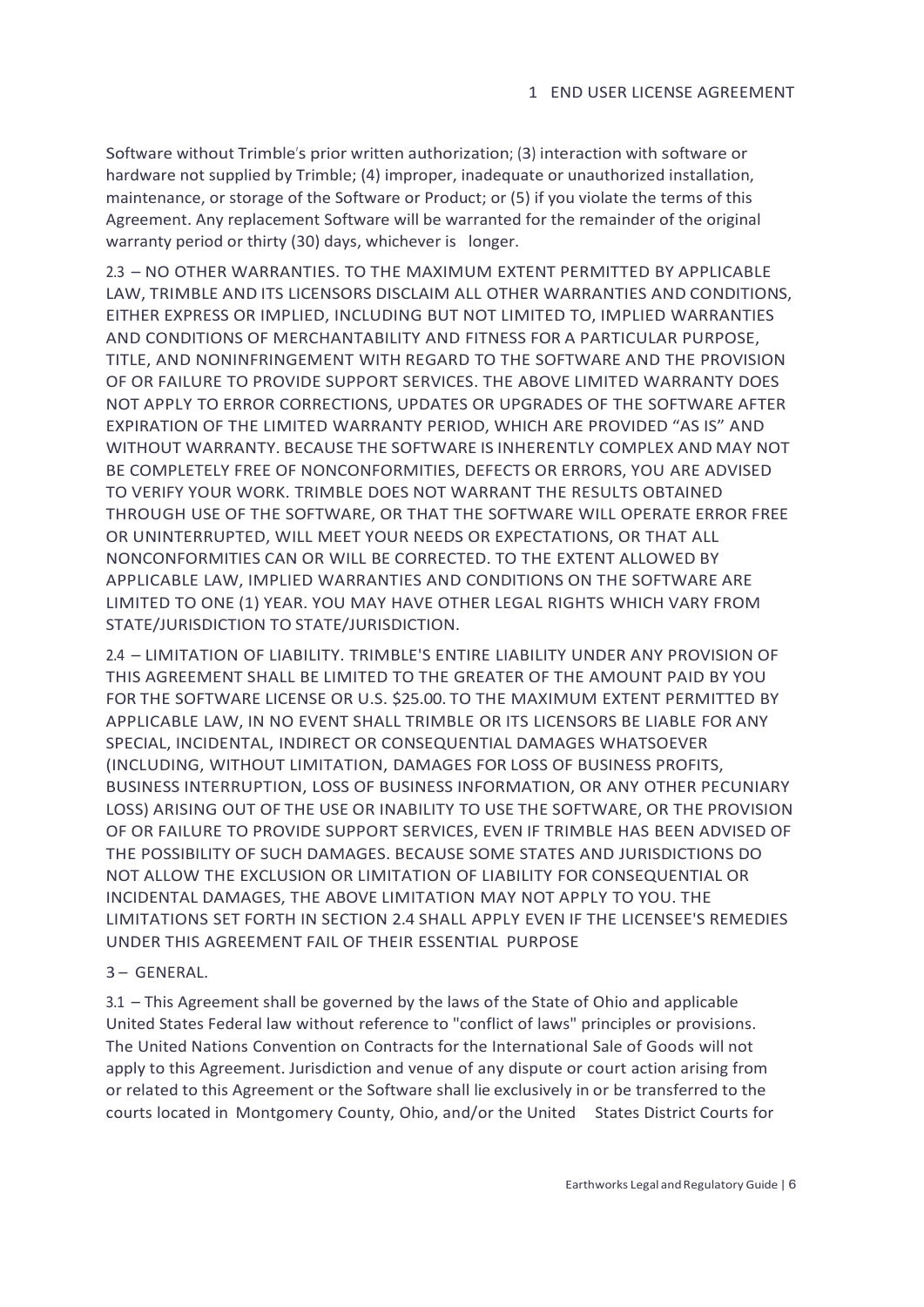Ohio. You hereby consent and agree not to contest, such jurisdiction, venue and governing law.

3.2 - Notwithstanding Section 3.1, if you acquired the Product in Canada, this Agreement is governed by the laws of the Province of Ontario, Canada. In such case each of the parties to this Agreement irrevocably attorns to the jurisdiction of the courts of the Province of Ontario and further agrees to commence any litigation that may arise under this Agreement in the courts located in the Judicial District of York, Province of Ontario.

3.3 - Official Language. The official language of this Agreement and of any documents relating thereto is English. For purposes of interpretation, or in the event of a conflict between English and versions of this Agreement or related documents in any other language, the English language version shall be controlling.

3.4 - Trimble reserves all rights not expressly granted by this Agreement. 2017© , Trimble Inc. All Rights Reserved.

7341424.3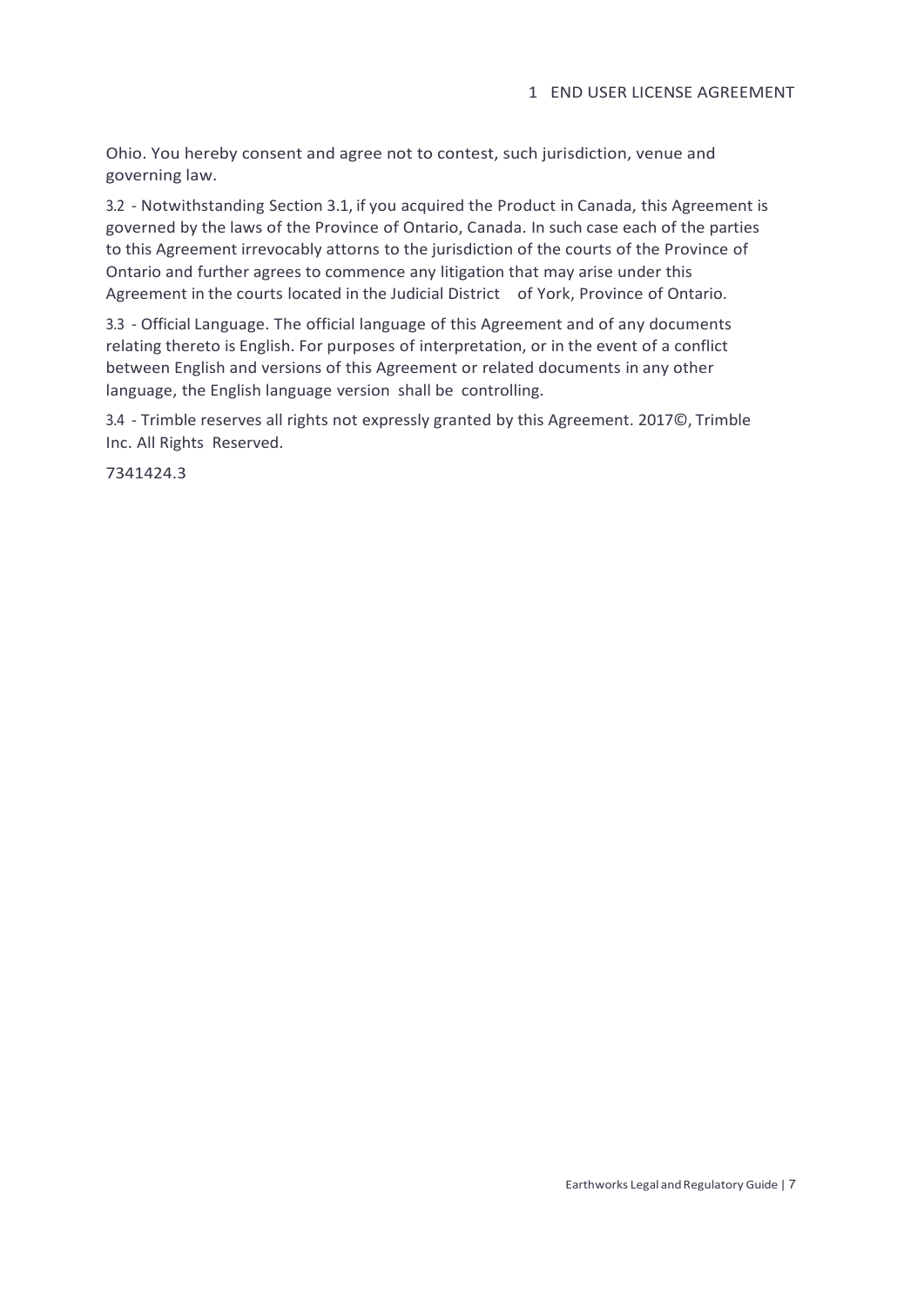Earthworks Legal and Regulatory Guide | 8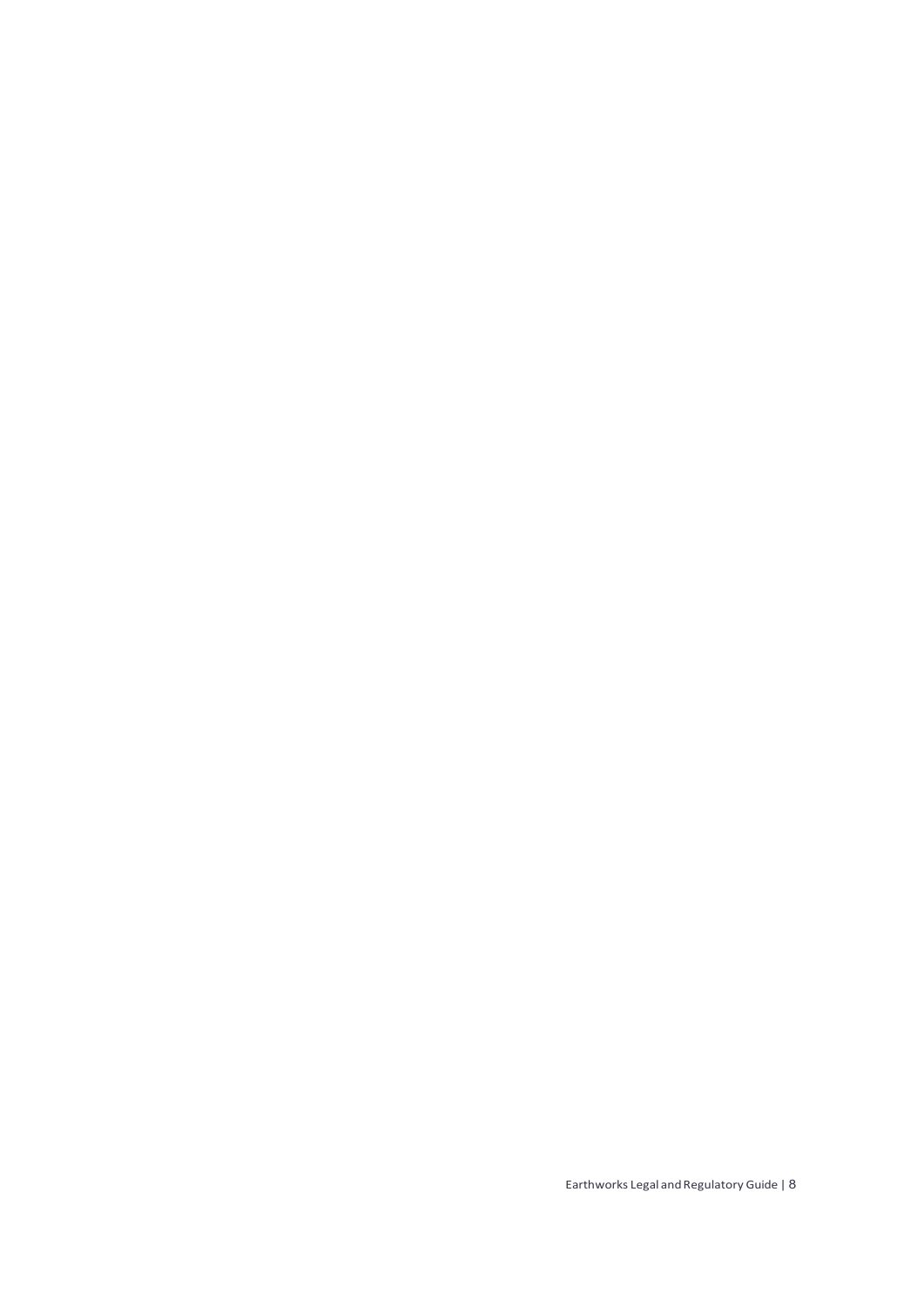# <span id="page-8-0"></span>Copyright Information

© 2016 – 2017, Trimble Incorporated. All rights reserved.

Trimble and the Globe & Triangle logo are trademarks of Trimble Incorporated, registered in the United States and in other countries.

CMR and CMR+ are trademarks of Trimble Incorporated.

Android is a trademark of Google Inc.

Wi-Fi, WPA and WPA2 are trademarks of the Wi-Fi Alliance, registered in the United States and other countries. Developed under a License of the European Union and the European Space Agency.

The Bluetooth word mark and logos are owned by the Bluetooth SIG, Inc. and any use of such marks by Trimble Incorporated is under license.

All other trademarks are the property of their respective owners.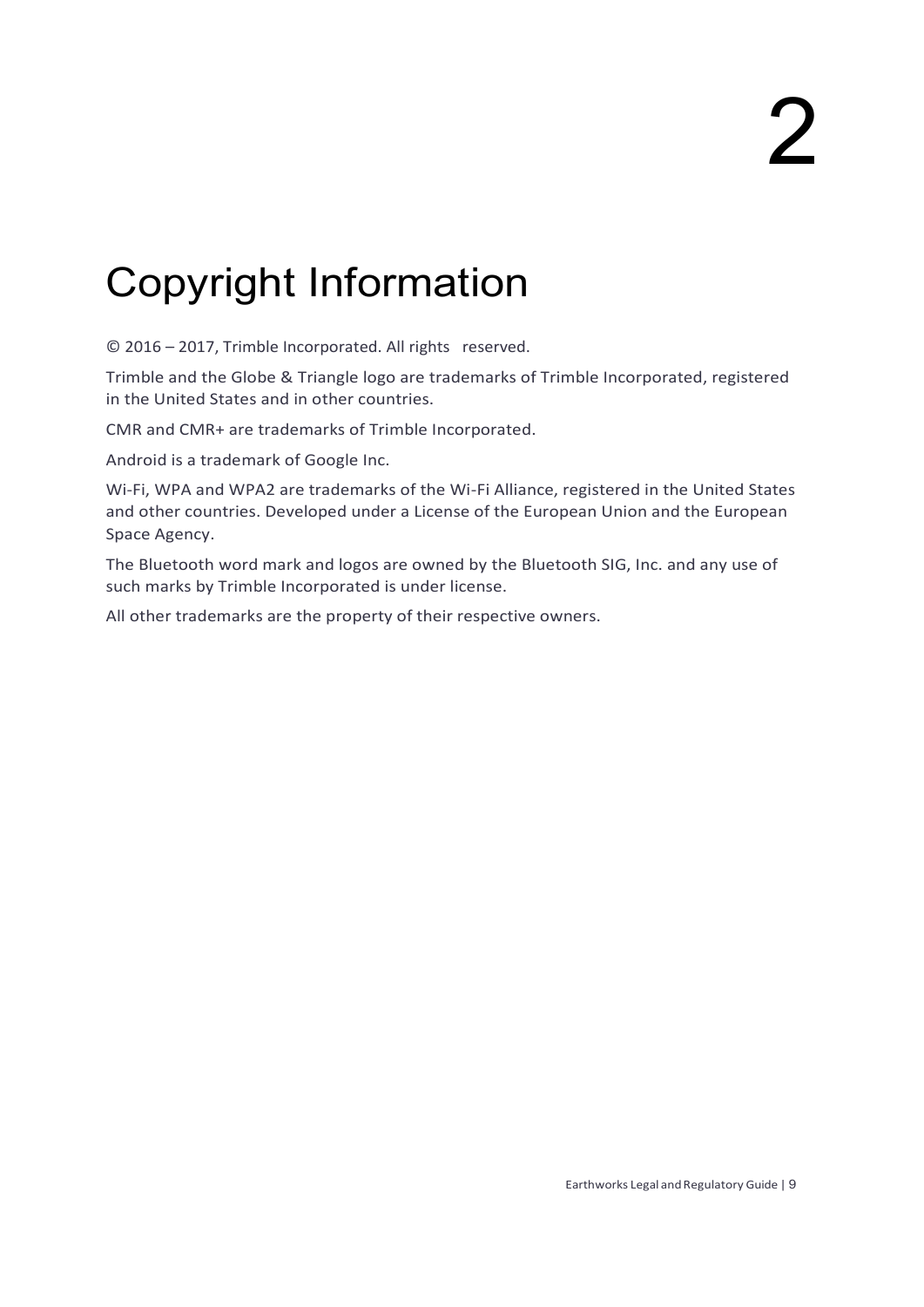Earthworks Legal and Regulatory Guide | 10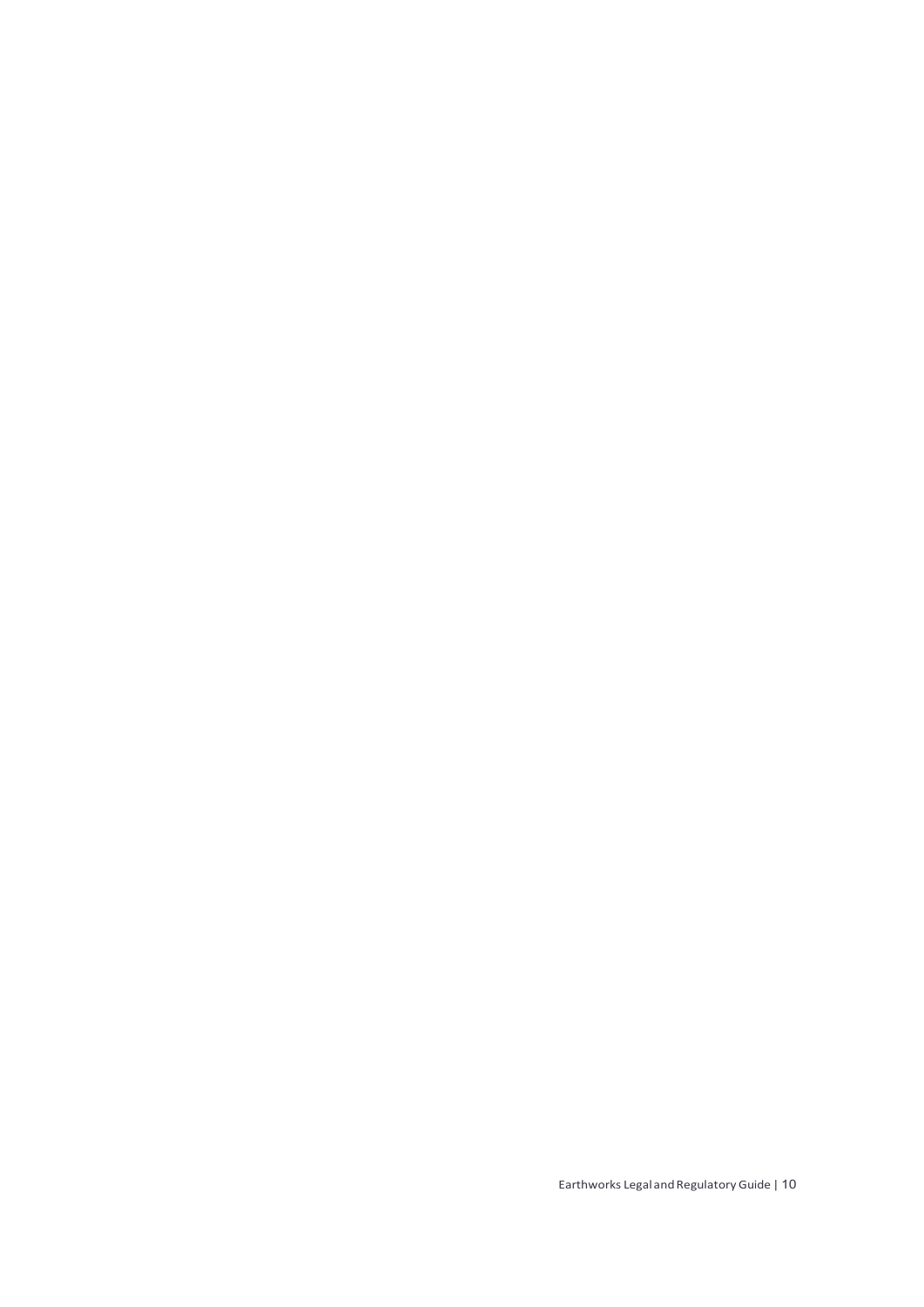## <span id="page-10-1"></span><span id="page-10-0"></span>Compliance notices

### 3.1 US FCC regulations

The following statement applies to these devices:

- <sup>l</sup>EC520‐W electronic control module (FCC ID: K7T‐WIFIHU2S)
- I TD520 display (FCC ID: TLZ-NM230NF)
- I GS520 grade sensor IAA510 audible alarm ICI510 CAN interface

Note: This equipment has been tested and found to comply with the limits for a Class  $\mathcal{C}$ B digital device, pursuant to part 15 of the FCC Rules. These limits are designed to provide reasonable protection against harmful interference in a residential installation. This equipment generates, uses and can radiate radio frequency energy and, if not installed and used in accordance with the instructions, may cause harmful interference to radio communications. Changes or modifications not expressly approved by the party responsible for compliance might also void the user's authority to operate the equipment. However, there is no guarantee that interference will not occur in a particular installation. If this equipment does cause harmful interference to radio or television reception, which can be determined by turning the equipment off and on, the user is encouraged to try to correct the interference by one or more of the following measures:

- $\overline{\phantom{a}}$  Reorient or relocate the receiving antenna.
- $\Box$  Increase the separation between the equipment and receiver.
- <sup>L</sup>Connect the equipment into an outlet on a circuit different from that to which the receiver is connected.
- $\overline{a}$  Consult the dealer or an experienced radio/TV technician for help.

<span id="page-10-2"></span>This device complies with part 15 of the FCC Rules. Operation is subject to the following two conditions: (1) This device may not cause harmful interference, and (2) this device must accept any interference received, including interference that may cause undesired operation.

#### 3.2 Canadian license-exempt RSS standards

The following statement applies to these devices:

- <sup>L</sup>EC520‐W electronic control module (IC: 2377A‐ WIFIHU2S)
- <sup>l</sup>TD520 display (IC: 6100A‐ NM230NF)
- <sup>l</sup>GS520 grade sensor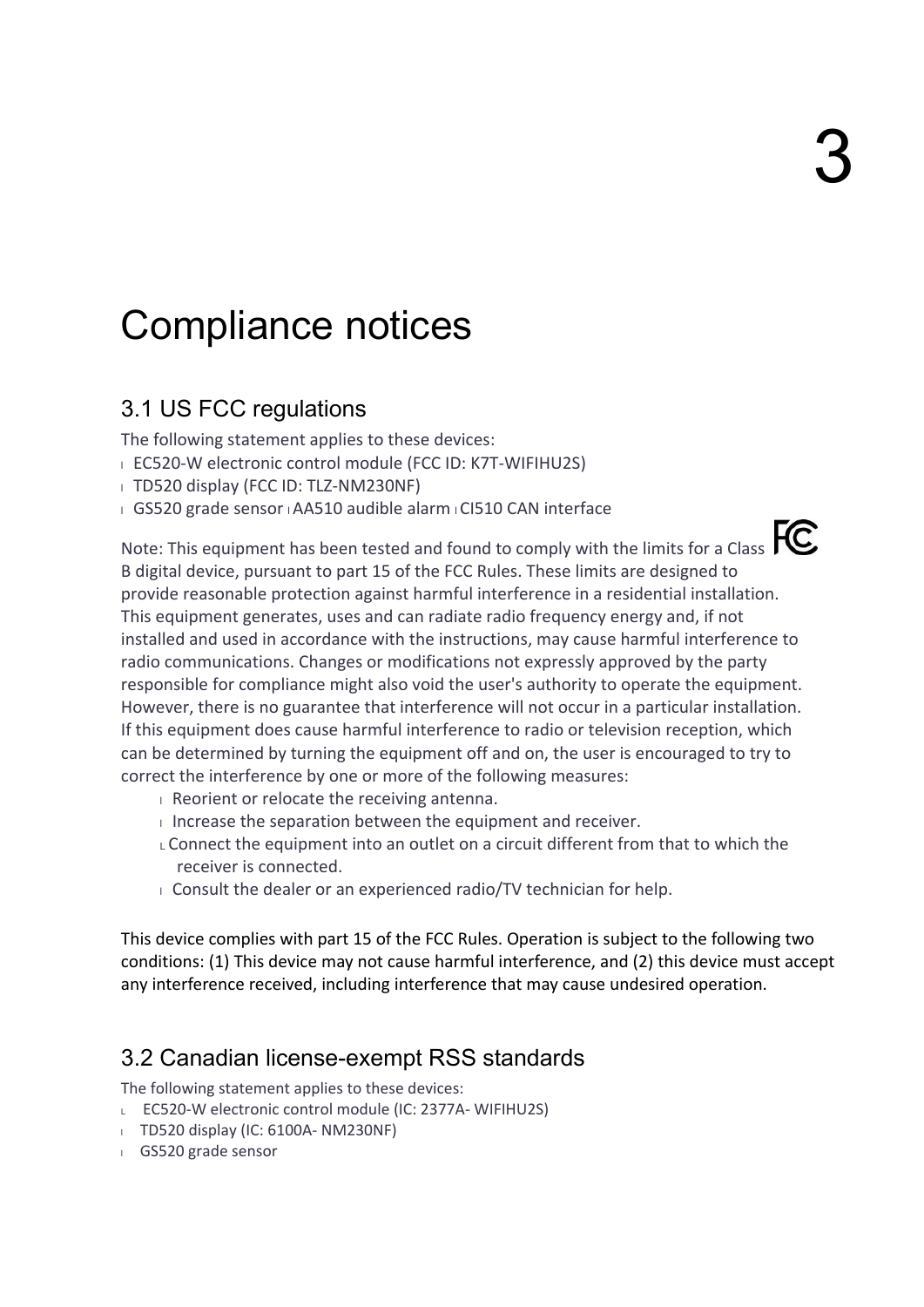l AA510 audible alarm

<span id="page-11-0"></span>l CI510 CAN interface

#### 3.2.1 CAN ICES-3 (B)/NMB-3(B)

This device complies with Industry Canada license-exempt RSS standard(s). Operation is subject to the following two conditions:

- 1. This device may not cause interference, and;
- 2. This device must accept any interference, including interference that may cause undesired operation of thedevice.

Cet appareil est conforme avec Industrie Canada RSS standard exempts de licence (s). Son fonctionnement est soumis aux deux conditions suivantes:

- 1. Cet appareil ne peut pas provoquer d'interférences; et
- 2. Cet appareil doit accepter toute interférence, y compris les interférences pouvant entraîner un mauvais fonctionnement de la appareil.

#### <span id="page-11-1"></span>3.3 European Union CE compliance

The following statement applies to these devices:

- **LEC520-W electronic control module**
- lTD520 display
- l GS520gradesensor
- lAA510audiblealram
- lCI510CANinterface

These devices are compliant with the following Directives and standards

- <sup>l</sup>Machinery 2006/42/EC
- l RoHS 2011/65/EU
- lISO 13766:2006
- lISO 13309:2010

The EC520-W electronic control module and the TD520 display are also compliant with the following additional Directives and standards:

- <sup>l</sup>Radio Equipment Directive 24/53/EU
- l IETSI EN 300-328 V2.1.1
- l ETSI EN 301-489-1 V2.1.0
- l ETSI EN 301-489-17 V3.1.1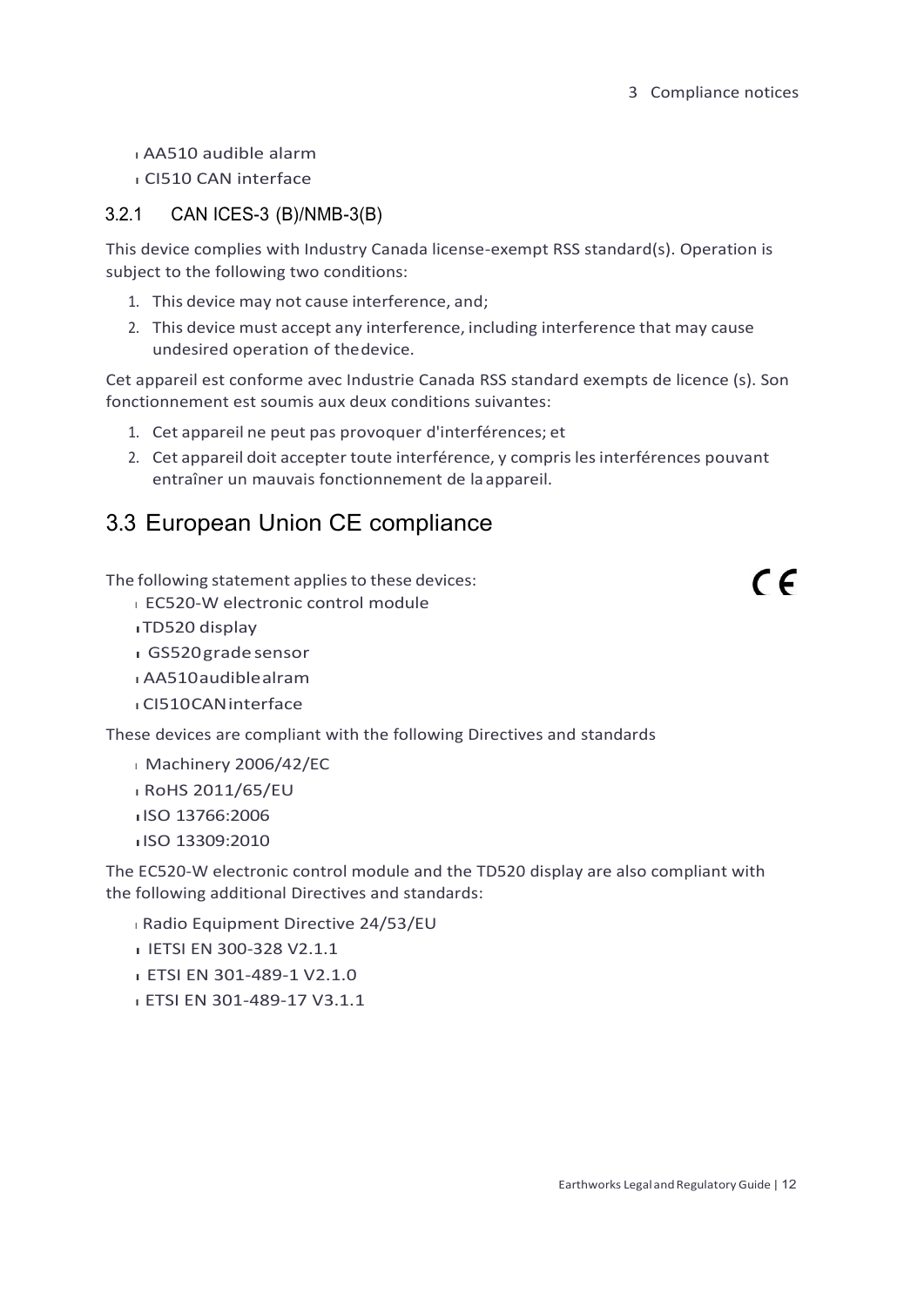## <span id="page-12-0"></span>3.4 European Union recycling compliance

These products comply with the WEEE Directive 2012/19/EU. For recycling in Europe call:

+31 479 53 24 30

To request instructions by writing:

Trimble Europe BV

C/O Menlo Worldwide Logistics

Meerheide 45

<span id="page-12-1"></span>5521 CZ Eersel, NL

#### 3.5 AustralianandNewZealandAS/NZS55022compliance

AS/NZS 55022 compliance applies to these devices:

- **LEC520-W electronic control module**
- lTD520 display
- l GS520gradesensor
- lAA510audiblealarm
- lCI510CANinterface

### <span id="page-12-2"></span>3.6 Japan Radio Type Approval

Construction Design Certificates apply to these devices:

- <sup>l</sup> EC520-Welectronic controlmodule (208-160089,R 201-16379and T-D160 253 201)
- <span id="page-12-3"></span>l TD520 display (R - 201-16379 and T- D 160 253 201)

### 3.7 RoHS Statement

This device conforms to RoHS (Reduction Of Hazardous Sub-stances) European Union regulations that set maximum concentration limits on hazardous materials used in electrical and electronic equipment.

<span id="page-12-4"></span>CAUTION: RISK OF EXPLOSION IF BATTERY IS DISPOSED OF INCORRECTLY. DISPOSE OF THE DEVICE AND THE BATTERY ACCORDING TO INSTRUCTIONS FOR ELECTRONIC WASTE.

#### 3.8 Taiwan

```
低功率電波輻射性電機管理辦法
第十二條: 經型式認證合格之低功率射頻電機,非經許可,公司、商號或使用者均不得擅自變更頻率、加大功率或變更原設計之特性及功能。
第十四條: 低功率射頻電機之使用不得影響飛航安全及干擾合法通信;經發現有干擾現象時,應立即停用,並改善至無干擾時方得繼續使用。低功率射頻電機需忍受合法
通信或工業、科學及醫療用電波輻射性電機設備之干擾。
SAR 標準值2.0W/Kg,送測產品實測值為0.545w/Kg
```






3 Compliance notices



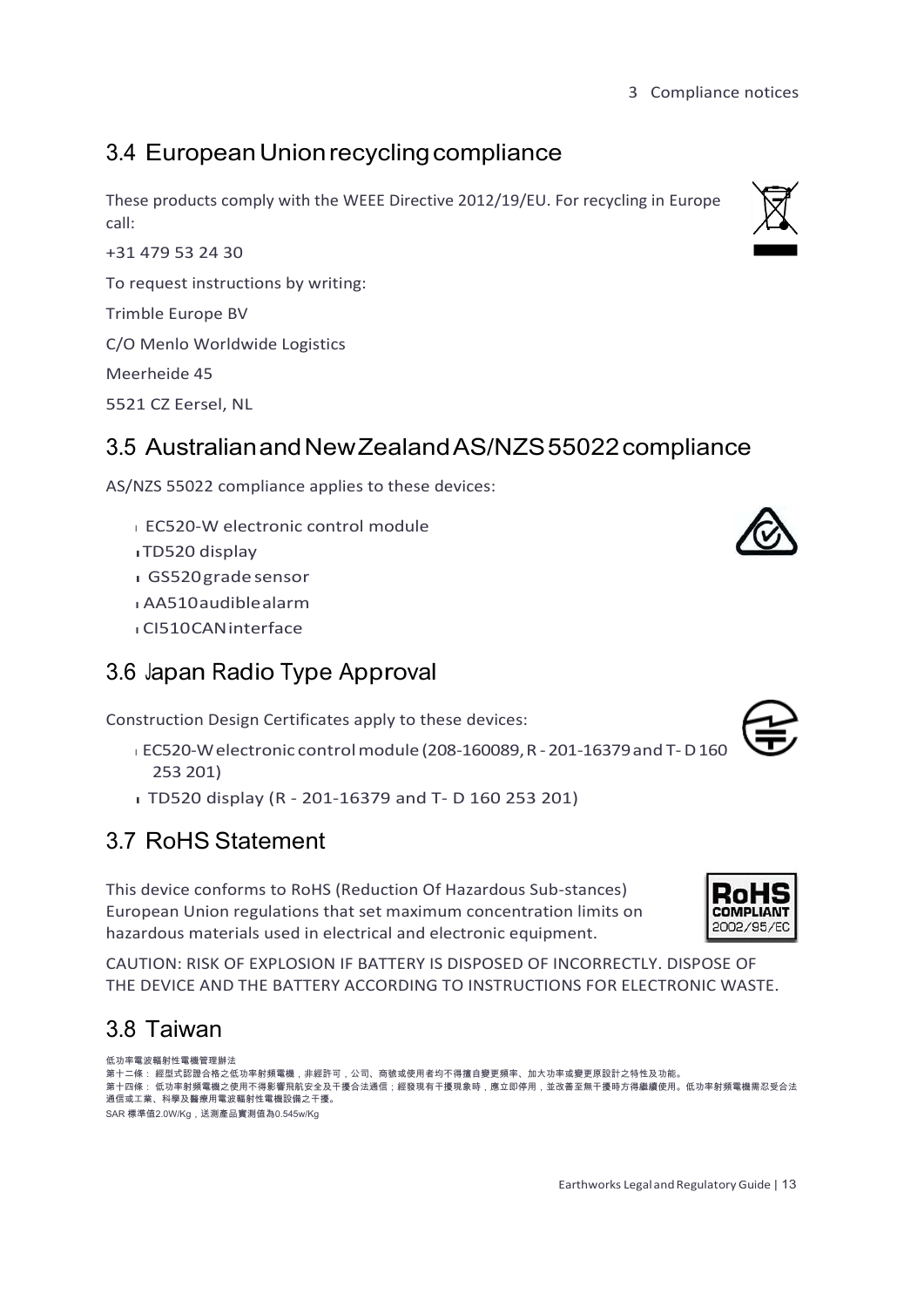### <span id="page-13-0"></span>3.9 Taiwan–BatteryRecyclingRequirements

The product contains a removable Lithium-ion battery. Taiwanese regulations require that waste batteries are recycled.

廢電池請回收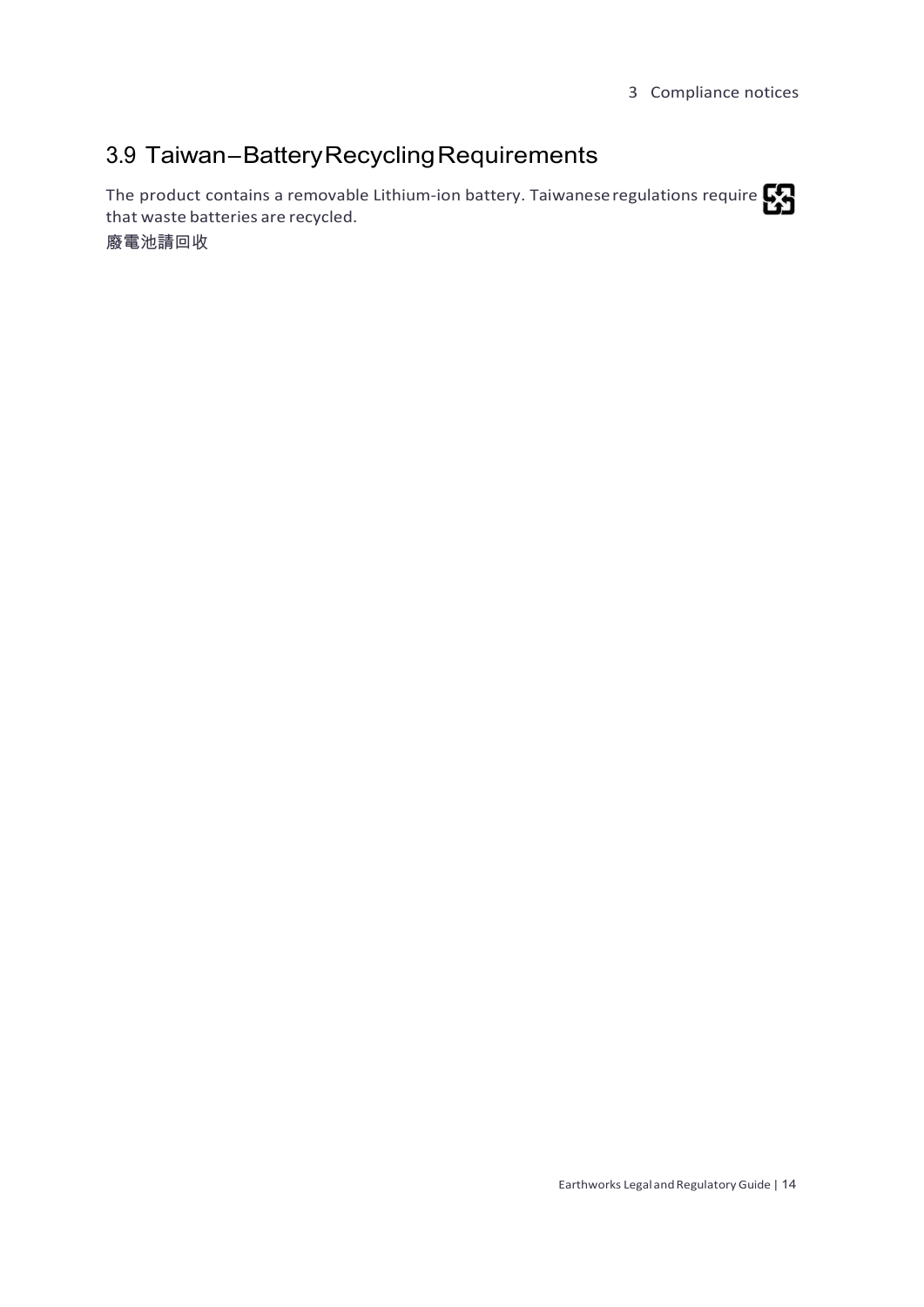# <span id="page-14-0"></span>Safety information

Most accidents that involve product operation, maintenance and repair are caused by failure to observe basic safety rules or precautions. An accident can often be avoided by recognizing potentially hazardous situations before an accident occurs. A person must be alert to potential hazards. This person should also have the necessary training, skills and tools to perform these functions properly.

Improper operation, lubrication, maintenance or repair of this product can be dangerous and could result in injury or death.

Do not operate or perform any lubrication, maintenance or repair on this product, until you have read and understood the operation, lubrication, maintenance and repair information.

Safety precautions and warnings are provided in this manual and on the product. If these hazard warnings are not heeded, bodily injury or death could occur to you or to other persons.

The hazards are identified by the "Safety Alert Symbol" and followed by a "Signal Word" such as "DANGER", "WARNING" or "CAUTION". The Safety Alert "WARNING" label is shown below.

WARNING – This alert warns of a potential hazard which, if not avoided, can cause severe injury.

The meaning of this safety alert symbol is as follows:

#### *Attention! Become Alert! Your Safety is Involved.*

The message that appears under the warning explains the hazard and can be either written or pictorially presented.

Operations that may cause product damage are identified by "NOTICE" labels on the product and in this publication.

Trimble cannot anticipate every possible circumstance that might involve a potential hazard. The warnings in this publication and on the product are, therefore, not all inclusive. If a tool, procedure, work method or operating technique that is not specifically recommended by Trimble is used, you must satisfy yourself that it is safe for you and for others. You should also ensure that the product will not be damaged or be made unsafe by the operation, lubrication, maintenance or repair procedures that you choose.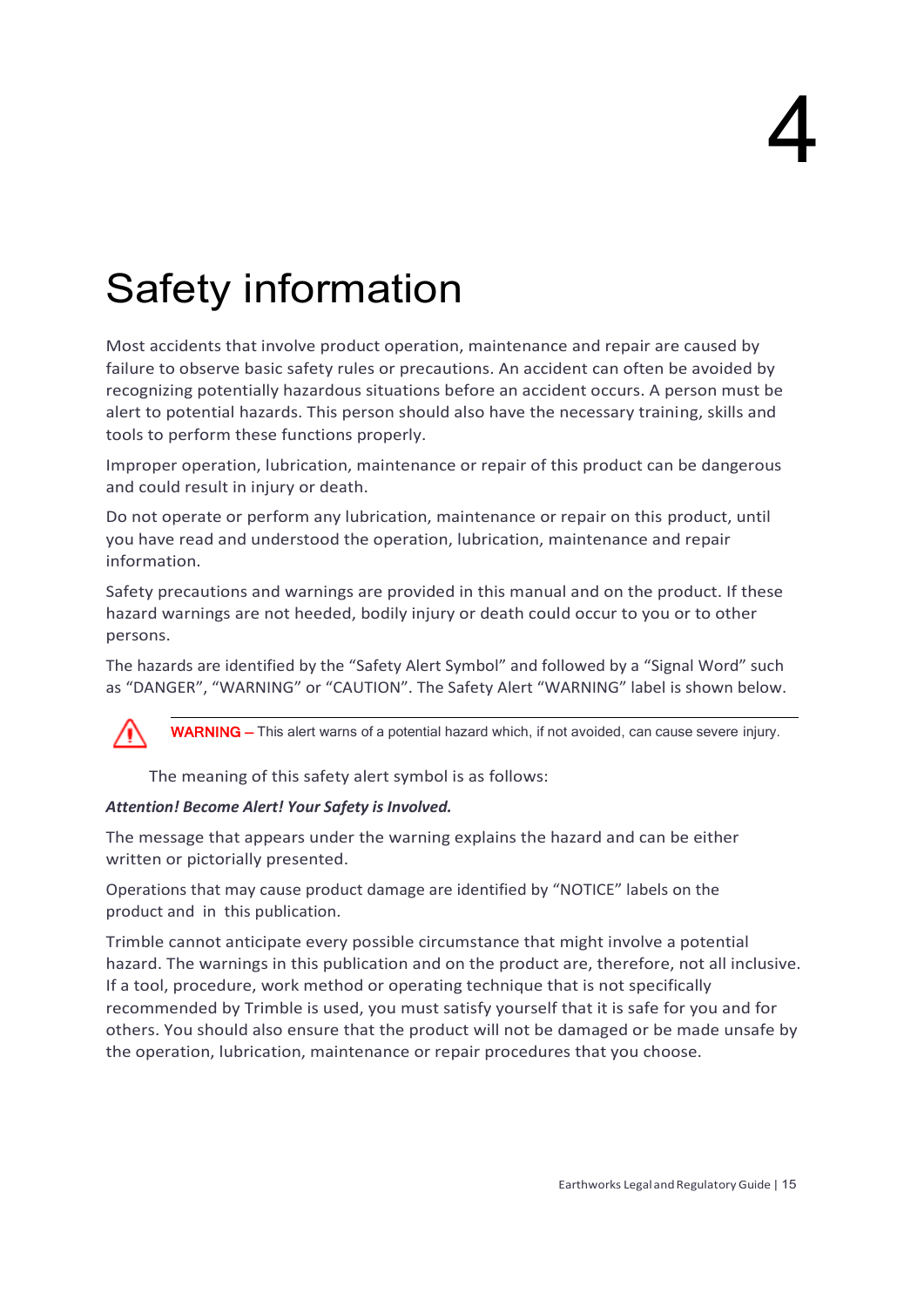The information, specifications, and illustrations in this publication are on the basis of information that was available at the time that the publication was written. The specifications, torques, pressures, measurements, adjustments, illustrations, and other items can change at any time. These changes can affect the service that is given to the product. Obtain the complete and most current information before you start any job. Dealers have the most current information available.

### <span id="page-15-0"></span>4.1 Laser Safety

As with any bright light source, such as the sun, electric welding arcs or arc lamps, common sense applies:

- l DO NOT look into the laser aperture when the laser is on.
- <sup>l</sup> Viewinglaseroutputwithtelescopicopticalinstruments(forexample,telescopes andbinoculars)mayposeaneyehazard.
- <sup>l</sup>Do not remove any warning signs from the laser.
- <sup>l</sup> Useofa lasertransmitter by personnelthat arenottrainedon theproductmay resultinexposuretohazardouslaserlight.

<span id="page-15-1"></span>For further information regarding safe use of lasers, refer to the IEC 60825-1 2007, or the manufacturer's documentation supplied with your laser transmitter.

#### 4.2 Magnet Safety

The neodymium magnets supplied with the magnetic display mount are very strong. Handling them with care is necessary to prevent personal injuries, and property damage:

- l Pacemakersmaybedamagedorswitchto"TestMode" inthepresenceofastrong magneticforce.Ifapacemakerisinuse, keepaminimum of 30cm (1foot) distance.
- l Be extremely careful when handling the magnets near other magnets or ferrous metal.Losingcontrolofamagnetmayresultindamagetointerveningobjects,such asafingeroracabwindow.
- <sup>l</sup>Do not remove any warning signs from the magnets.
- l The strongmagnetic fieldsofthemagnets candamageelectronicdevicessuchas hearingaids,itemsthatrelyonmagneticstoragemediasuchascreditcards,bank cards, and computers, and items containing ferromagnetic components such as mechanical watches.

### <span id="page-15-2"></span>4.3 Crushing prevention and cutting prevention

Support the equipment properly when you work beneath the equipment. Do not depend on the hydraulic cylinders to hold up the equipment. An attachment can fall if a control is moved, or if a hydraulic line breaks.

Unless you are instructed otherwise, never attempt adjustments while the machine is moving. Also, never attempt adjustments while the engine is running.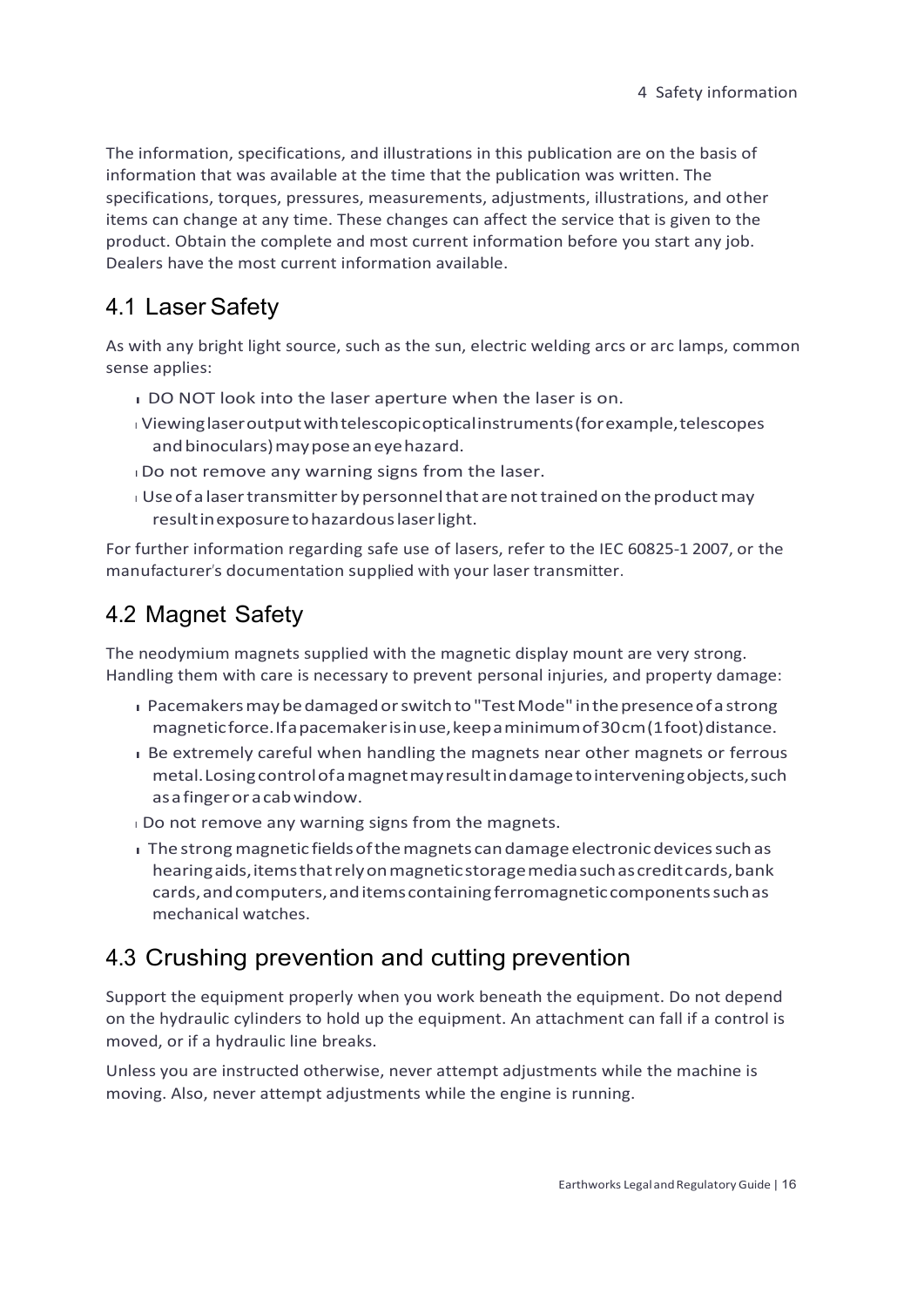Whenever there are attachment control linkages, the clearance in the linkage area will increase or the clearance in the linkage area will decrease with movement of the attachment. Stay clear of all rotating and moving parts.

Keep objects away from moving fan blades. The fan blade will throw objects or cut objects.

Do not use a kinked wire cable or a frayed wire cable.Wear gloves when you handle wire cable.

When you strike a retainer pin with force, the retainer pin can fly out. The loose retainer pin can injure personnel. Make sure that the area is clear of people when you strike a retainer pin. In order to avoid injury to your eyes, wear protective glasses when you strike a retainer pin.

<span id="page-16-0"></span>Chips or other debris can fly off objects when you strike the objects. Make sure that no one can be injured by flying debris before striking any object.

### 4.4 Operation

Clear all personnel from the machine and from the area.

Clear all obstaclesfrom the machine's path. Beware of hazards (wires, ditches, etc).

Be sure that all windows are clean.

Secure the doors and the windows in the open position or in the shut position.

Adjust the rear mirrors (if equipped) for the best visibility close to the machine.

Make sure that the horn, the travel alarm (if equipped), and all other warning devices are working properly.

Fasten the seat belt securely.

Warm up the engine and the hydraulic oil before operating the machine.

Only operate the machine while you are in a seat.

The seat belt must be fastened while you operate the machine. Only operate the controls while the engine is running.

While you operate the machine slowly in an open area, check for proper operation of all controls and all protective devices. Before you move the machine, you must make sure that no one will be endangered.

Do not allow riders on the machine unless the machine has the following equipment:

- l Additional seat
- l Additional seat belt
- **Rollover Protective Structure (ROPS)**

Note any needed repairs during machine operation. Report any needed repairs.

Avoid any conditions that can lead to tipping the machine. The machine can tip when you work on hills, on banks and on slopes. Also, the machine can tip when you cross ditches, ridges or other unexpected obstructions.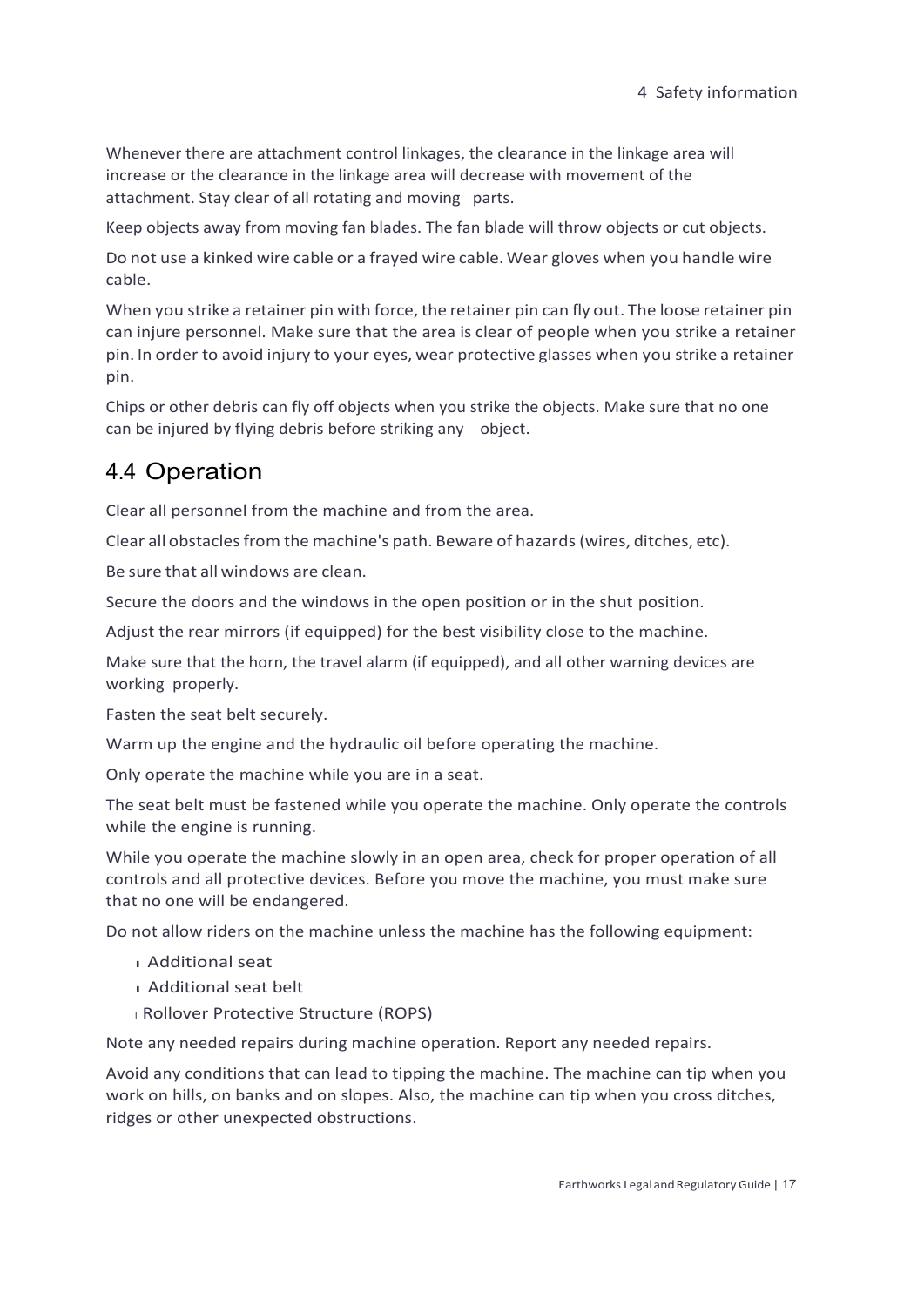Avoid operating the machine across the slope. When possible, operate the machine up the slopes and down the slopes.

Maintain control of the machine.

Do not overload the machine beyond the machine capacity.

Be sure that the hitches and the towing devices are adequate.

Never straddle a wire cable. Never allow other personnel to straddle a wire cable.

Before you maneuver the machine, make sure that no personnel are between the machine and the trailing equipment.

Always keep the Rollover Protective Structure (ROPS) installed during machine operation.

<span id="page-17-0"></span>Monitor the location of mounted components. Ensure that the components do not come into contact with other parts of the machine during operation.

#### 4.5 Exposuretoradiofrequency(RF)signals

This system uses devices that contain radio transmitters and receivers. The radiated output power is far below the international radio frequency exposure limits. These limits are part of comprehensive guidelines and establish permitted levels of RF energy for the general population. The guidelines are based on the safety standards previously set by international standards bodies:

- l American National Standards Institute (ANSI) IEEE. C95.1-1992.
- lNationalCouncilonRadiationProtectionandMeasurement(NCRP).Report86.1986.
- l Int'l Commission on Non-Ionizing Radiation Protection (ICNIRP) 1996.
- l MinistryofHealth(Canada),SafetyCode6.Thestandardsincludeasubstantialsafety margindesignedtoassurethesafetyofallpersons,regardlessofageandhealth.

Use of unauthorized or modified antennas may impair signal quality and damage a device, causing loss of performance. To assure optimal performance, and ensure human exposure to RF energy is within the guidelines set forth in the relevant standards, always use a device in its normal-use position.

Maintain a minimum 20cm distance from radio transmitters when hey are in use. Avoiding contact with the antenna area when a device is IN USE optimizes the antenna performance.

#### <span id="page-17-1"></span>4.5.1 Exposure to radio frequency radiation from Bluetooth and WLAN transmitters

Devices are approved as a portable devices with respect to Radio Frequency (RF) exposure compliance. The radiated output power of the internal wireless radio transmitters is less than 100 milliwatt, which results in exposure levels far below the FCC radio frequency exposure limits, even when operated in close proximity to the body. The internal wireless radios operate within guidelines found in international radio frequency safety standards and recommendations, which reflect the consensus of the international scientific community. Trimble therefore believes the internal wireless radios are safe for use by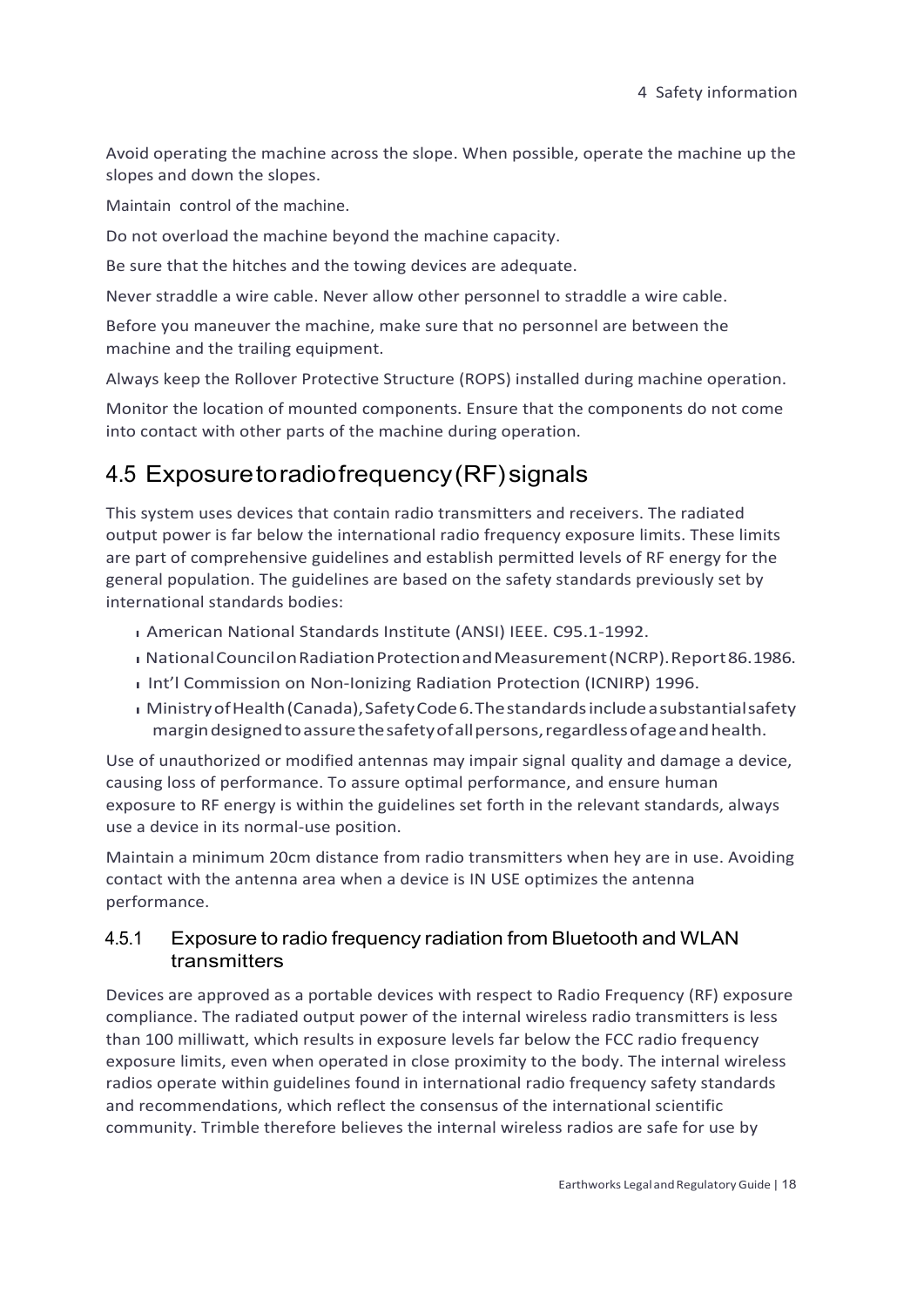users. The level of electromagnetic energy emitted is hundreds of times lower than the electromagnetic energy emitted by wireless devices such as mobile phones. However, the use of wireless radios may be restricted in some situations or environments, such as on aircraft. If you are unsure of restrictions, you are encouraged to ask for authorization before turning on the wireless radios.

#### <span id="page-18-0"></span>4.5.2 Exposure to radio frequency radiation from cellular wireless transmitters

Devices equipped with wireless cellular modem radios have been designed and manufactured to meet safety requirements for limiting exposure to radio waves. When used in accordance with the instructions set forth in this manual, the equipment has been independently verified to not exceed the emission limits for safe exposure to radio frequency (RF) energy as specified by the Federal Communications Commission of the U.S. Government in 47 CFR §2.1093. These limits are part of comprehensive guidelines and establish permitted levels of RF energy for the general population. The guidelines are based on standards that were developed by independent scientific organization through periodic and thorough evaluation of scientific studies. The standards include a substantial safety margin designed to assure the safety of all persons, regardless of age and health.

#### <span id="page-18-1"></span>4.6 Telecommunications&InternetAssociation(TIA) information

Hearing Aids: Some digital wireless phones may interfere with some hearing aids. In the event of such interference, you may want to consult your wireless service provider, or call customer service to discuss alternatives.

Pacemakers and Other Medical Devices: The Health Industry Manufacturers Association recommends a minimum separation of six inches be maintained between a handheld wireless phone and a pacemaker to avoid potential interference with the pacemaker. These recommendations are consistent with the independent research by and recommendations of Wireless Technology Research. Persons with pacemakers should use the ear opposite the pacemaker to minimize the potential for interference. Persons with pacemakers should exercise great caution if using a hands-free device such as a headset, as these persons may be at greater risk of the device not maintaining the recommended minimum six inches of separation from the pacemaker. If you have any reason to suspect that interference is taking place, turn the device OFF immediately.

If you use any other personal medical device, consult the manufacturer of your device to determine if they are adequately shielded from external RF energy. Your physician may be able to assist you in obtaining this information.

Turn the device OFF in health care facilities when any regulations posted in these areas instruct you to do so. Hospitals or health care facilities may be using equipment that could be sensitive to external RF energy.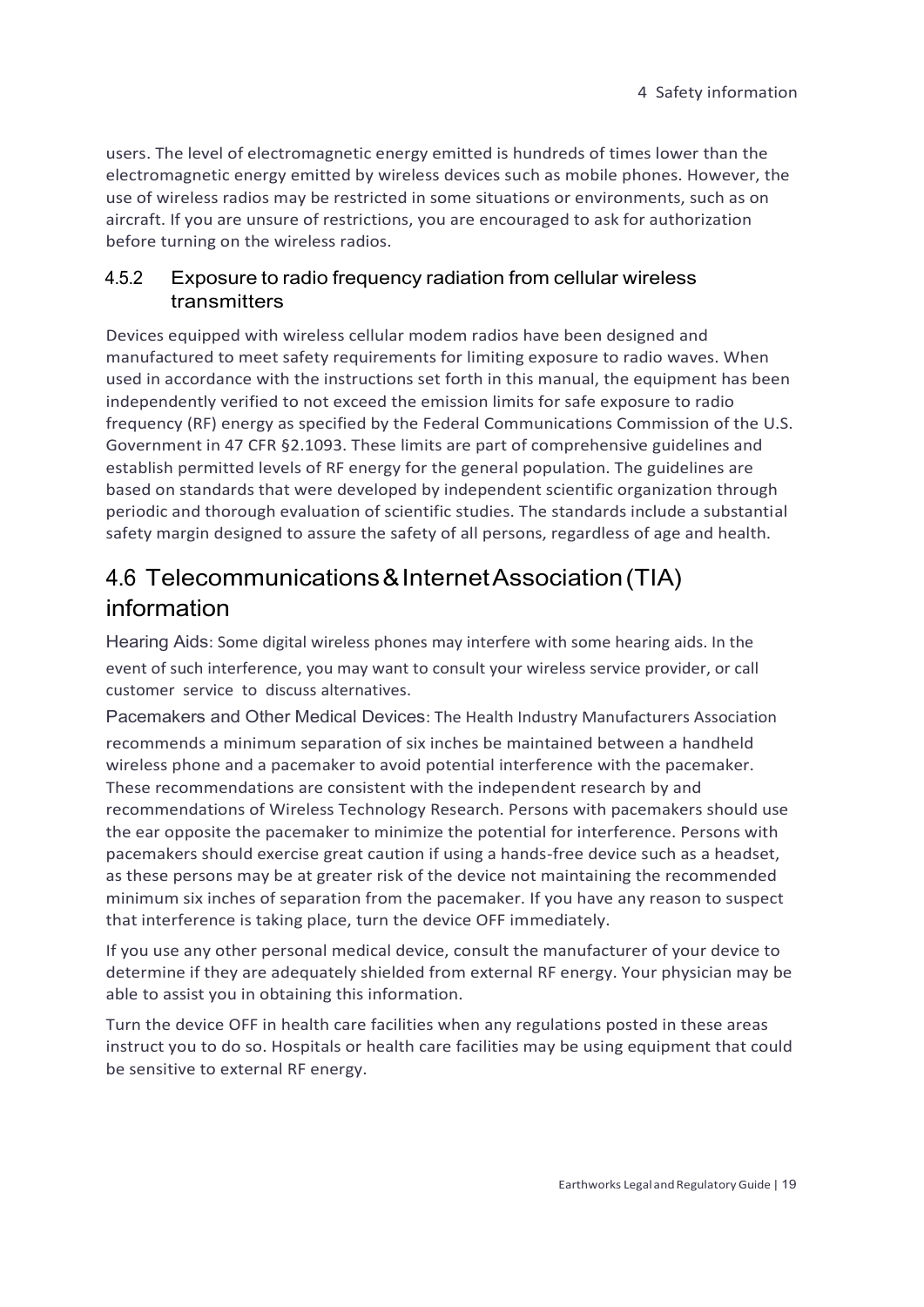#### <span id="page-19-0"></span>4.7 Warnings

WARNING – When replacement parts are required for this product Trimble recommends using Trimble replacement parts or parts with equivalent specifications including, but not limited to, physical dimensions, type, strength and material. Failure to heed this warning can lead to premature failures, product damage, personal injury or death.



WARNING - When transporting machines with removable sensors such as GNSS receivers or UTS targets installed, if the sensor mounting bracket clamp loosens, then the sensor may be dislodged from the machine which may result in injury or death. Always remove and store removable sensors prior to transport.



 WARNING — When removing or installing removable sensors such as GNSS receivers or UTS targets, if the sensor is accessed improperly, then a fall may result in injury or death. Always follow site, state or national Health and Safety guidelines when removing or installing removable sensors.



WARNING – The magnets on the magnetic display mount are strong. If parts of your hands get between two magnets when you move them, the magnets may suddenly move and pinch or clamp the skin. When the magnets are close together, position your hands so they are not between the two magnets.



WARNING - If you have a pacemaker and handle the magnetic display mount, the magnet can affect the function of the pacemaker and cause physical harm. Remain at least 30 cm (1 foot) from the magnetic display mount if you have a pacemaker.